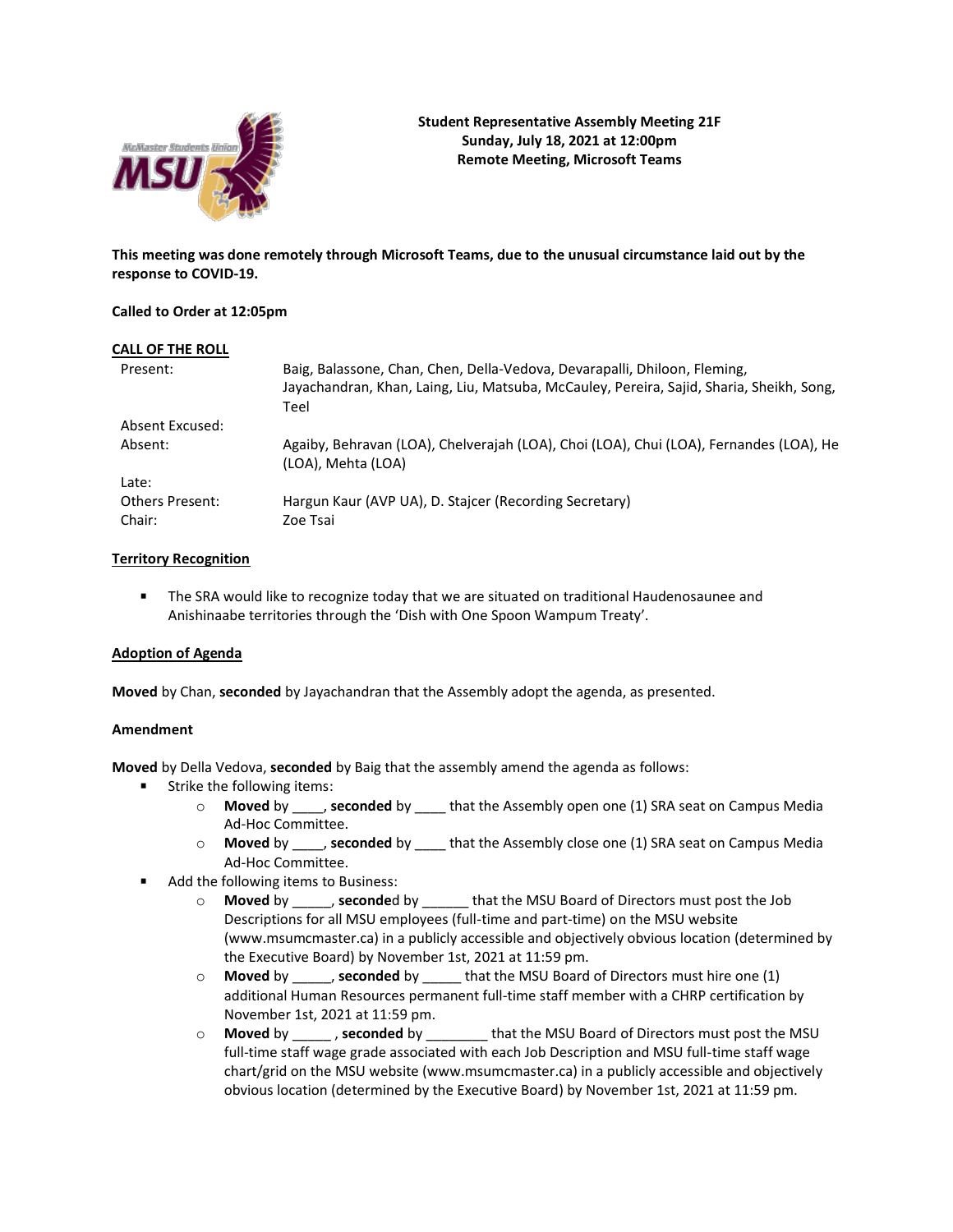- o **Moved** by \_\_\_\_\_, **seconded** by \_\_\_\_\_\_\_, that the Assembly task the Campus Media Ad-Hoc Committee to present their findings to the SRA by the November 14th, 2021 SRA meeting.
- **Phila-Vedova noted the Campus Adhoc Committee seat would be selected at Executive Board, not SRA.** They added that the three following motions were passed at a prior SRA meeting with deadlines, but they didn't believe the deadlines would be made, so they wanted to have a discussion around extending deadlines. They added that they would like to discuss extending the deadline for the Campus Media Ad-Hoc Committee as conversations were fruitful but felt more time would be needed for the committee to present their findings.

### **Vote on Motion**

### **Motion Passes by General Consent**

#### **Amendment**

**Moved** by Baig, **seconded** by Dhiloon that the Assembly add the Executive Board report to the agenda.

Baig noted Executive Board had done some great things and would like to inform Assembly members.

### **Vote on Motion**

## **Motion Passes by General Consent**

### **Vote to Adopt**

**Moved** by Chan, **seconded** by Jayachandran that the assembly adopt the agenda for SRA 21F, as amended.

### **Motion Passes by General Consent**

### **Adoption of Minutes**

**Moved** by Baig, **seconded** by Chan that the Assembly adopt the minutes of SRA meeting 21E – June 13, 2021, as circulated.

### **Vote on Motion**

## **Motion Passes by General Consent**

## **Announcements from the Chair**

**The Speaker welcomed everyone to SRA meeting 21F. They reminded Assembly members to mute** themselves if they were not speaking and to turn on their video if they were speaking for the sake of the live stream. The Speaker reminded all non-Assembly members to fill out the Observer's List.

### **Report Period**

- **1. Vice-President (Administration) – report circulated**
	- $\blacksquare$ Devarapalli summarized the report.
- **2. Vice-President (Finance) – report circulated**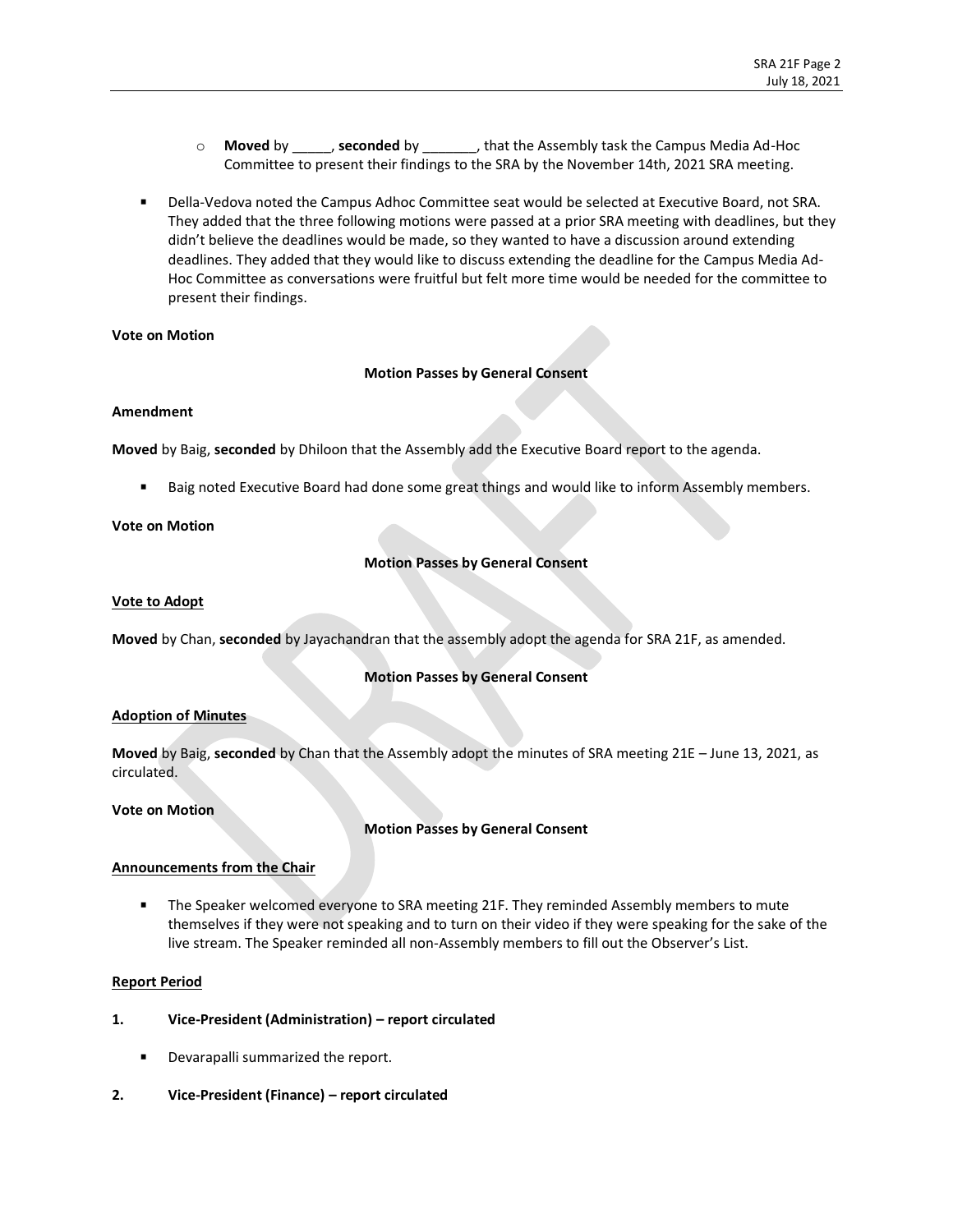**Jayachandran summarized the report.** 

## **3. Vice-President (Education) – Teel presented**

■ Teel summarized the report.

### **4. President – Della-Vedova presented**

 $\mathbf{r}$ Della-Vedova summarized the report.

### **5 Executive Board – report circulated**

Baig summarized the report.  $\blacksquare$ 

## **6. Advocacy Policy Selection (Fall) – Teel presented**

**Teel summarized the report.** 

### **INFORMATION PERIOD**

**Phila-Vedova informed that they had not heard back from all parties involved with the BDS statement and** had not been able to reconnect with SPHR and Hillel to receive feedback on a draft. They added that they were a bit behind but that this would be brought forth in September.

### **QUESTION PERIOD**

No questions were asked.  $\mathbf{r}$ 

### **BUSINESS ARISING FROM THE MINUTES**

### **1. Close Nominations for MSU members to other Committees**

**Moved** by Baig, **seconded** by Della-Vedova that the Assembly close nominations for MSU members to Other Committees as listed:

- **University Book Store Committee (3 MSU/SRA)**
- Baig advised they would like to get the seat filled.  $\blacksquare$

#### **Nominations:**

- $\blacksquare$ Fleming nominated their self.
- Hargun Kaur nominated their self.  $\blacksquare$
- $\blacksquare$ Teel nominated their self.

#### **Vote on Motion**

### **Motion Passes by General Consent**

### **BUSINESS**

**1. Board of Directors Year Plans**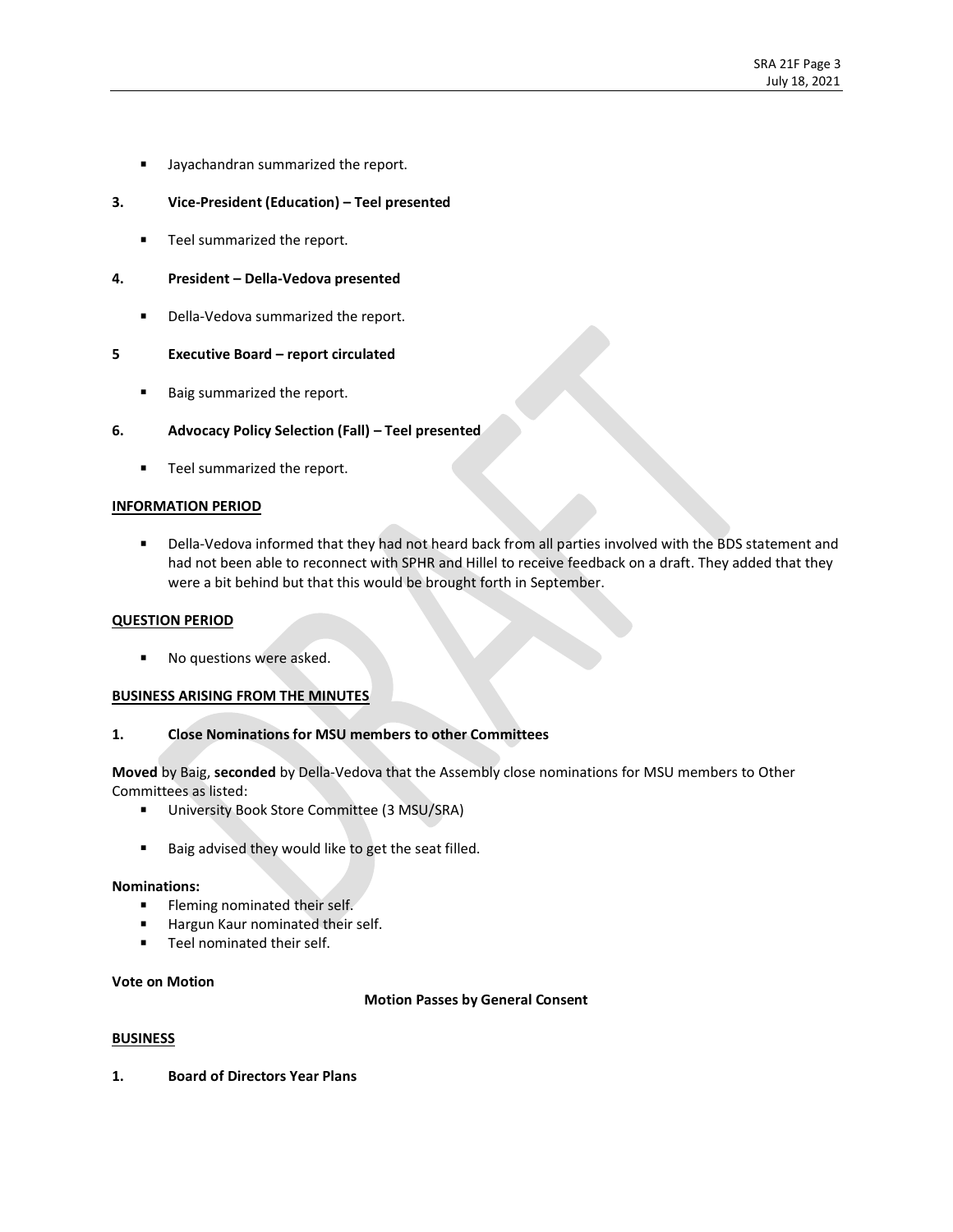**Moved** by Baig**, seconded** by Teel that the Assembly approve the following Board of Directors year plans, as circulated:

- $\blacksquare$ President
- **UICE-President (Administration)**
- **Vice-President (Education)**
- Vice-President (Finance)
- Baig said all the year plans looked amazing and would like to approve them.  $\mathbf{r}$

## **Vote on Motion**

## **Motion Passes by General Consent**

## **2. Caucus Year Plans**

**Moved** by Della-Vedova, **seconded** by Dhiloon that the Assembly approve the following Caucus year plans, as circulated:

- $\blacksquare$ Arts & Science
- $\blacksquare$ Business
- $\blacksquare$ Engineering
- $\blacksquare$ Health Sciences
- $\blacksquare$ Humanities
- $\blacksquare$ Kinesiology
- $\blacksquare$ Nursing
- Science   $\blacksquare$
- $\blacksquare$ Social Sciences
- $\mathbf{r}$ Della-Vedova said the year plans should be approved.
- $\blacksquare$ Dhiloon said they knew everyone had worked very hard on their year plans so they should be approved.

## **Vote on Motion**

## **Motion Passes by General Consent**

## **3. Open one (1) SRA seat on the Sponsorship and Donations Committee**

**Moved** by Baig, **seconded** by Della-Vedova that the Assembly open nominations for one (1) SRA seat on the Sponsorship and Donations Committee.

Baig noted it was an important committee and wanted to get the seat filled.

### **Vote on Motion**

### **Motion Passes by General Consent**

### **Nominations:**

Callista Liu  $\blacksquare$ 

# **3. Close one (1) SRA seat on the Sponsorship and Donations Committee**

**Moved** by Della-Vedova, **seconded** by Baig that the Assembly close nominations for one (1) SRA seat on the Sponsorship and Donations Committee.

Della-Vedova was happy that someone nominated themselves. $\blacksquare$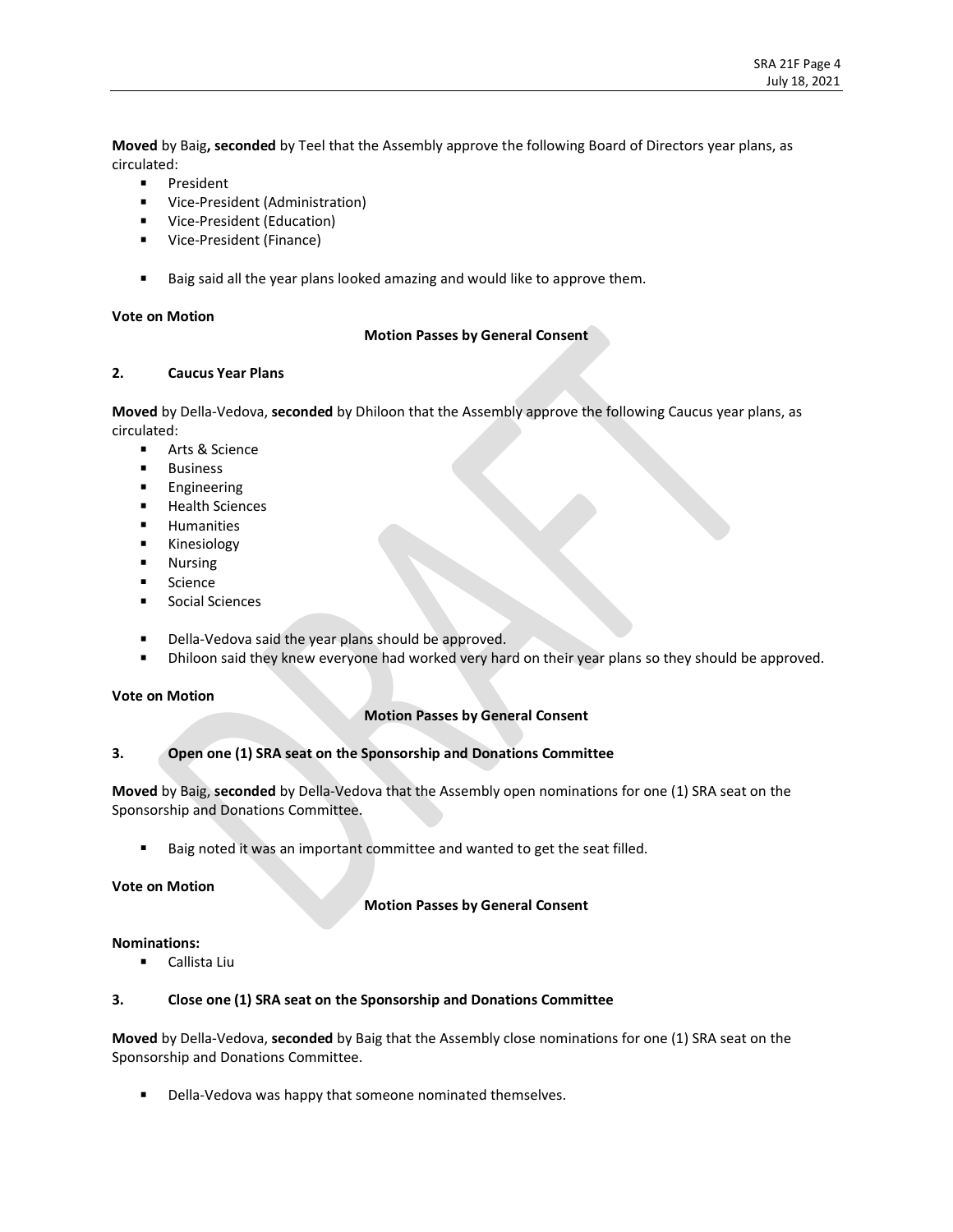$\blacksquare$ Baig noted Liu would do a great job on the committee.

## **Vote on Motion**

### **Motion Passes by General Consent**

# **4. Job Descriptions**

**Moved** by Della-Vedova, **seconded** by Chan that the MSU Board of Directors must post the Job Descriptions for all MSU employees (full-time and part-time) on the MSU website [\(www.msumcmaster.ca\)](http://www.msumcmaster.ca/) in a publicly accessible and objectively obvious location (determined by the Executive Board) by November 1st, 2021 at 11:59 pm.

Della-Vedova said this motion came out of SRA 20Q last year to aim for more transparency. They added that there was already a motion in place asking for this to be done by the end of August. They added that the idea was to hire additional HR support before doing this and therefore definitely wanted to extend the deadline.

## **Vote on Motion**

## **Motion Passes by General Consent**

## **5. HR Support**

**Moved** by Della-Vedova, **seconded** by Chan that the MSU Board of Directors must hire one (1) additional Human Resources permanent full-time staff member with a CHRP certification by November 1st, 2021 at 11:59 pm.

Della-Vedova explained that they had not yet hired this additional HR support role and therefore wanted to extend the deadline.

### **Vote on Motion**

## **Motion Passes by General Consent**

### **6. Wage Chart/Grid**

**Moved** by Della-Vedova , **seconded** by Baig that the MSU Board of Directors must post the MSU full-time staff wage grade associated with each Job Description and MSU full-time staff wage chart/grid on the MSU website [\(www.msumcmaster.ca\)](http://www.msumcmaster.ca/) in a publicly accessible and objectively obvious location (determined by the Executive Board) by November 1st, 2021 at 11:59 pm.

- Della-Vedova explained that similar to the other motions, the idea was to wait until they had the HR role filled before completing this.
- Baig agreed with the direction to have consistent transparency amongst MSU members.

### **Vote on Motion**

## **Motion Passes by General Consent**

## **7. Campus Media Ad-Hoc Committee**

**Moved** by Baig, **seconded** by Della-Vedova that the Assembly task the Campus Media Ad-Hoc Committee to present their findings to the SRA by the November 14th, 2021, SRA meeting.

Baig advised the committee was doing amazing work but just needed a bit more time to fine tune everything and get good quality work completed.